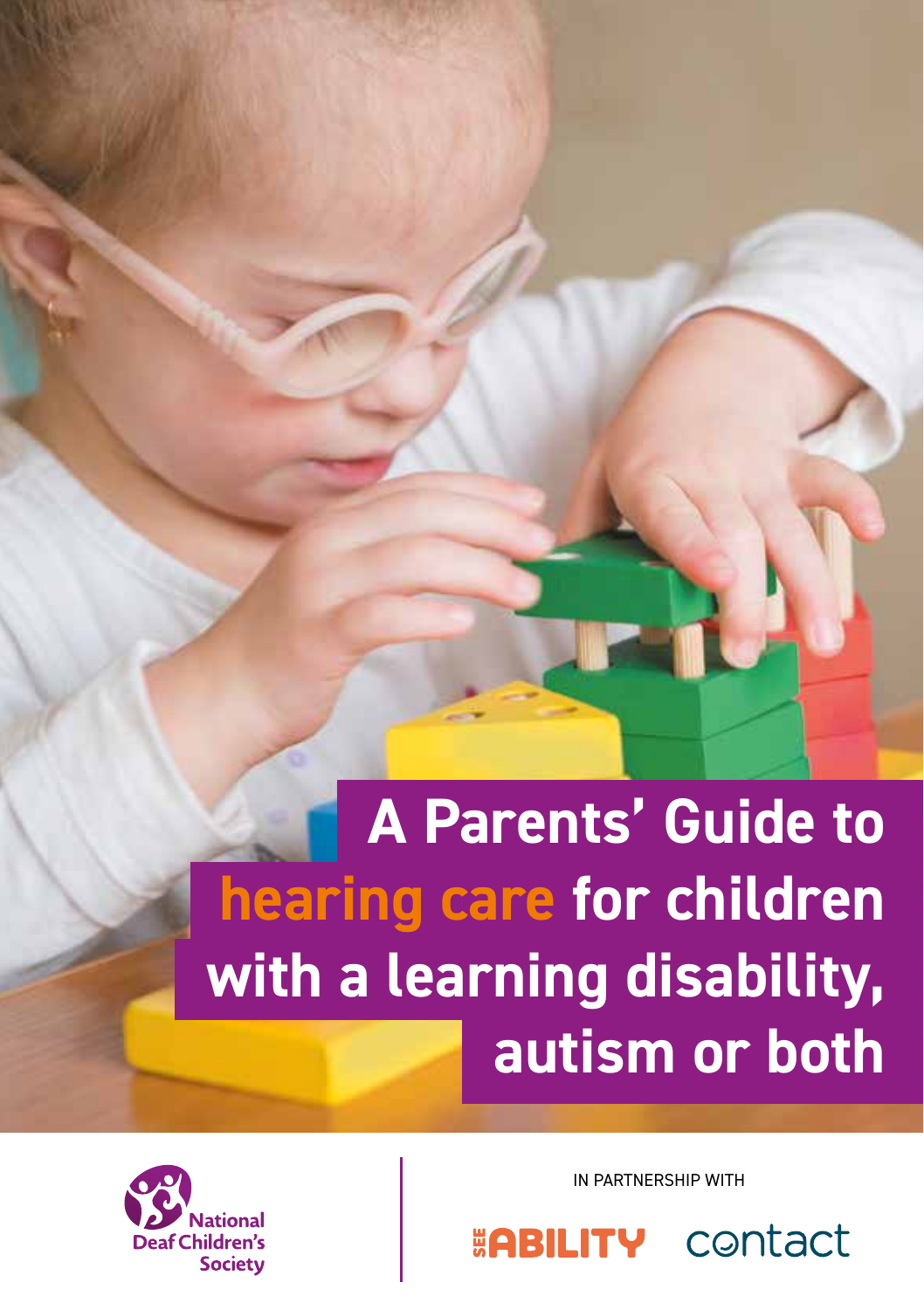#### **Contents**

- **3 Introduction**
- **4 What do I need to know about the ears and hearing?**
- **6 Why is ear and hearing care important for my child?**
- **7 Are there any signs of hearing difficulties that I should look out for?**
- **8 How would my child's hearing be tested?**
- **9 How can I support my child to have a hearing test?**
- **11 What can be done to help?**
- **11 Where can I find out more?**

#### **Acknowledgements**

We would like to thank all the parents who shared their views on what to include in this booklet at the beginning of the project and later gave us their feedback on the content.

By parent or parent carer, we mean anyone with parental responsibility for children or young people with a learning disability, autism or both.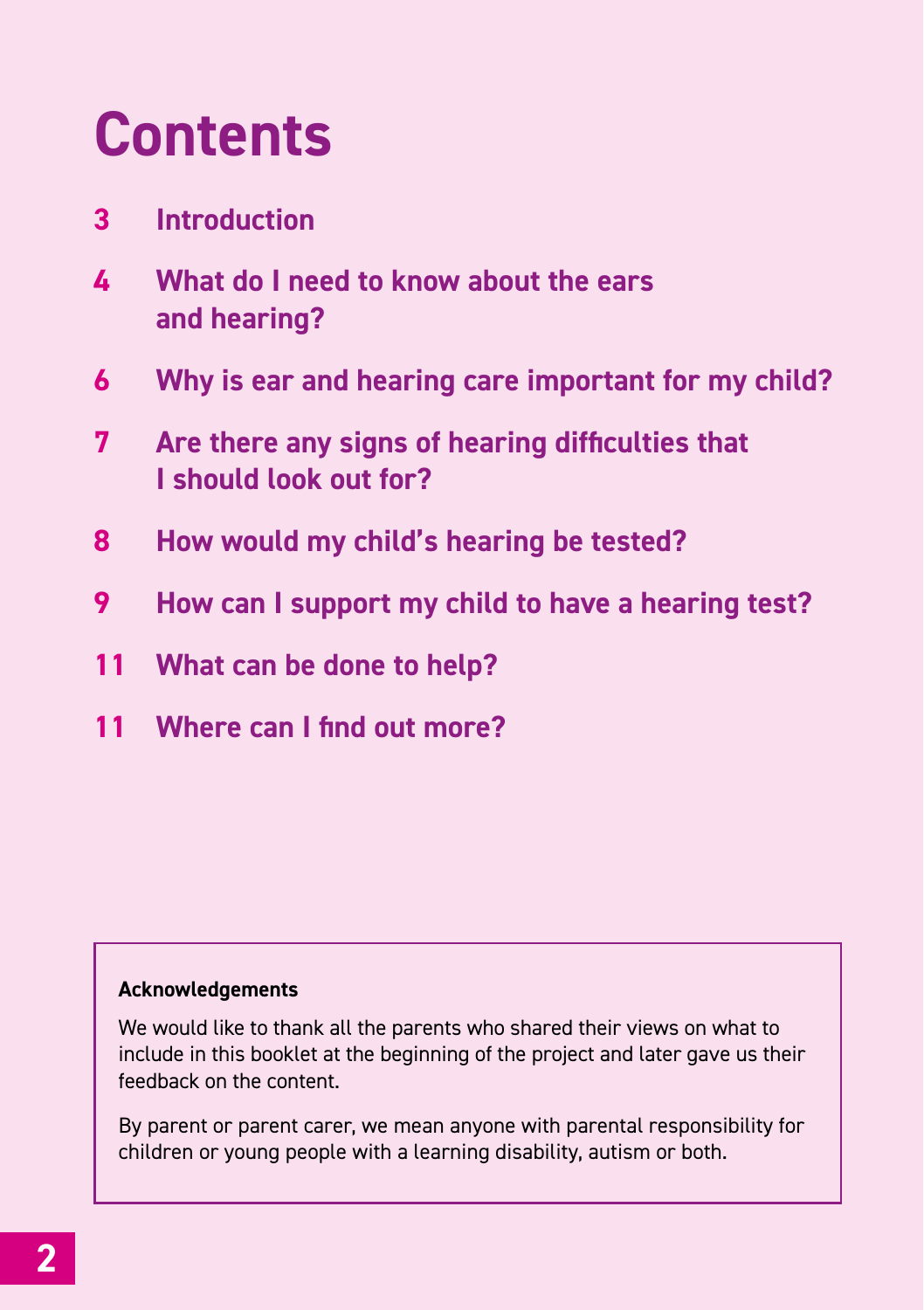### **Introduction**

Getting the best health care for your child is very important to everyone. Identifying health problems and treating them early enables children to continue to lead fulfilling lives.

The NHS Long Term Plan aims to improve children's health by making sure they get the right health checks at the right time.

This guide is one of a series of three to give parents information about **hearing, eye and dental checks**.

The guides will explain

- $\triangleright$  Why hearing, eye and dental checks are important
- $\blacktriangleright$  How the checks are done
- $\blacktriangleright$  How to access hearing, eye and dental care
- $\blacktriangleright$  How you can prepare and support your child
- $\blacktriangleright$  How to find out more

#### **This guide is about hearing care.**

This guide has been produced in partnership with SeeAbility **www.seeability.org.uk** and Contact - for families with disabled children **www.contact.org.uk**

To find out more about NHS plans to improve services for children with learning disabilities, autism or both, visit **www.longtermplan.nhs.uk**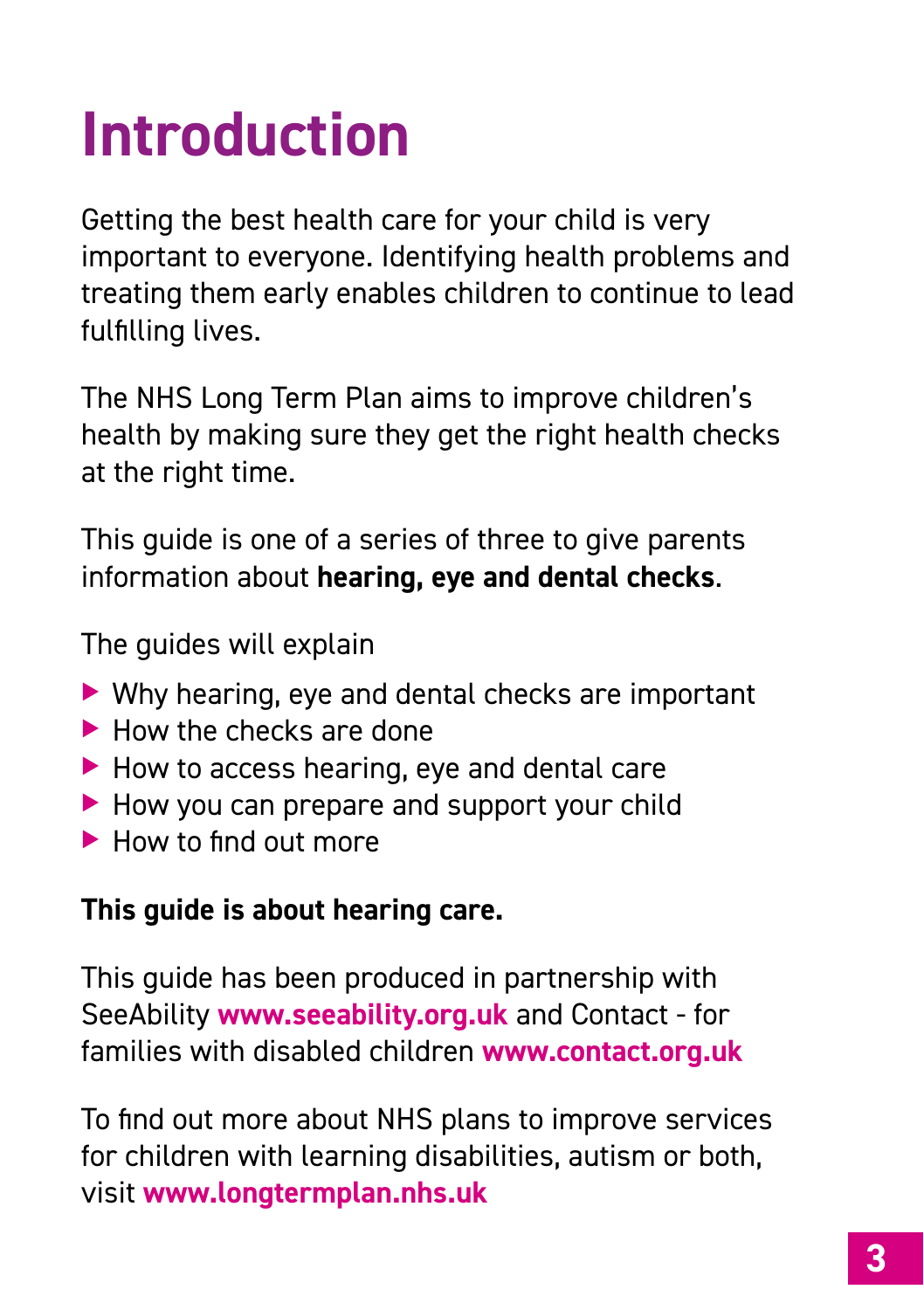### **What do I need to know about the ears and hearing?**

Hearing is not only important in speech development and learning, children also use their hearing to take in information and to make sense of their world. Listening to music may be exciting or soothing. Hearing footsteps coming towards them means they know they are not alone.

For some children, hearing difficulties may be having a hearing loss in one or both ears. The level of hearing could range from mild to profound hearing loss. Some children are born with a hearing loss but for others it develops during childhood.

#### **4/10**

**young adults who have a learning disability also have permanent hearing loss**



#### **10X higher**

**Hearing loss in children with autism is 10 times higher than in the general population**

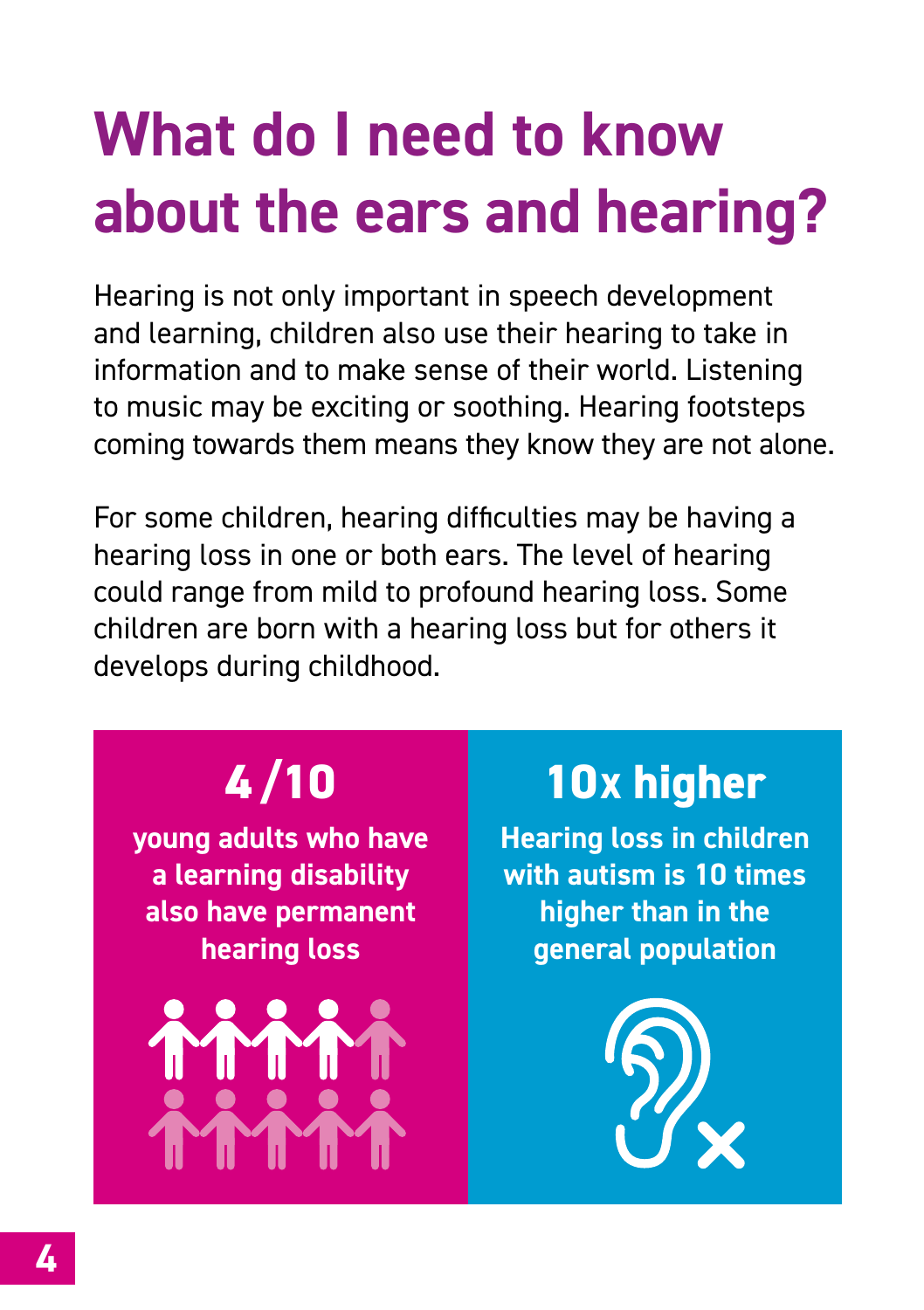Hearing difficulties can be temporary. Most children will experience glue ear at some point during their childhood. Glue ear is one of the most common childhood illnesses, and happens when the middle ear (behind the eardrum) becomes filled with sticky fluid. Glue ear usually lasts less than three months and is often linked with ear infections, but long-term glue ear can affect children's hearing and their development.

**1/5 pre-school children** 

**have glue ear at any one time**

**8/10**

**children will experience glue ear before the age of 10**

Other children have normal levels of hearing, but still have difficulties listening and processing sounds leading to problems understanding speech and environmental sounds. This is known as auditory processing disorder (APD). Other factors also affect the way we process sound such as our language ability, memory and attention. This is because even a simple task like following the instructions of a teacher requires that all these different abilities work together. As a result, APD often co-occurs with other childhood developmental delays such as language, attention and memory difficulties, as well as dyslexia and autism.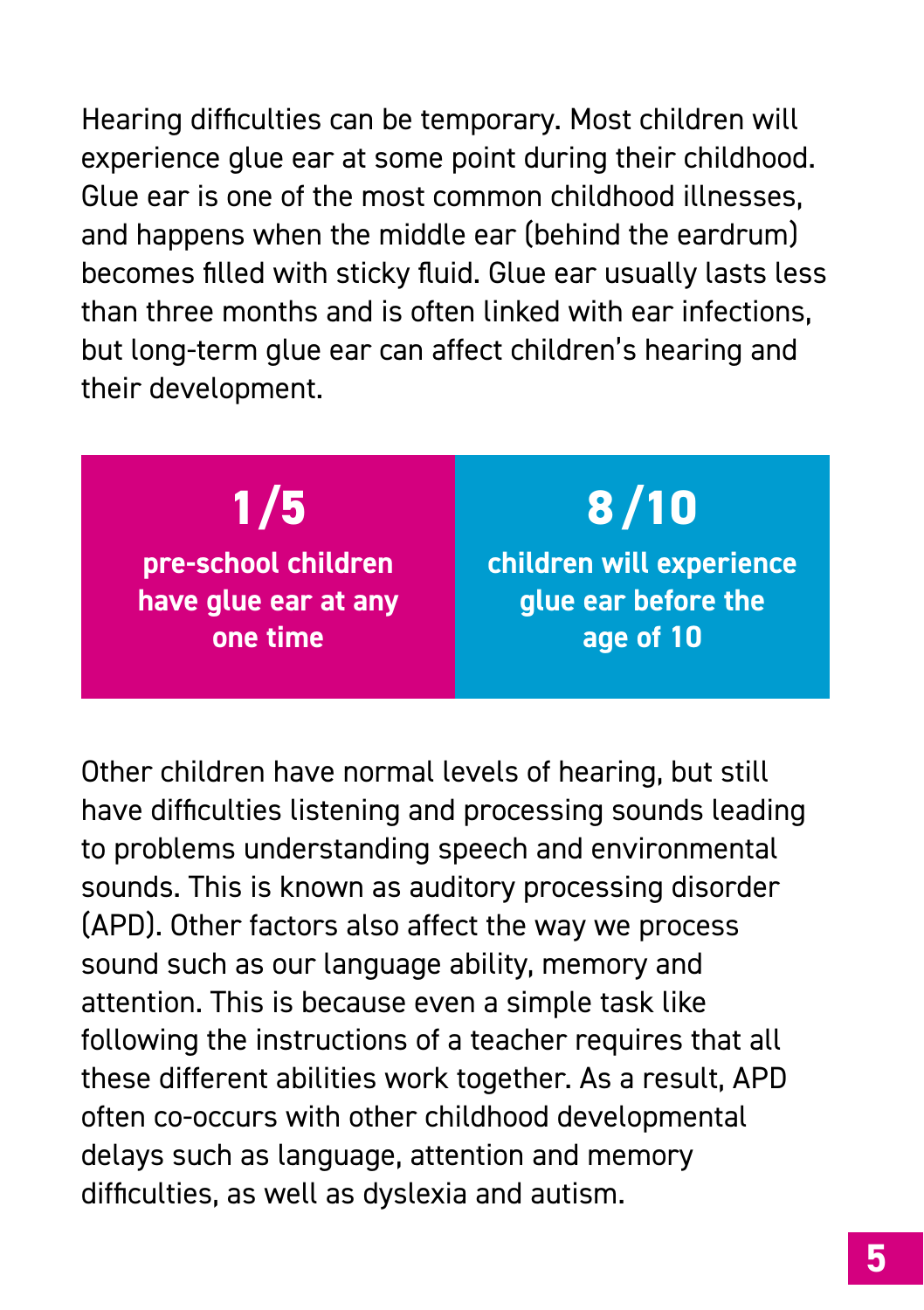## **Why is ear and hearing care important for my child?**

Hearing problems are common amongst children with a learning disability, autism or both but often they have not had a recent hearing check. Hearing difficulties can cause or contribute to speech or language delays, difficulties learning and reading, and cause difficulties communicating with others. Without support, hearing difficulties can make a child's learning difficulties more challenging, and impact on their educational progress and social development.



But if we know about a child's hearing difficulties there is support available and lots of things that can be done to help. When we understand a child's hearing difficulties everyone can work together to make hearing and listening as easy as possible for them and help them achieve their potential.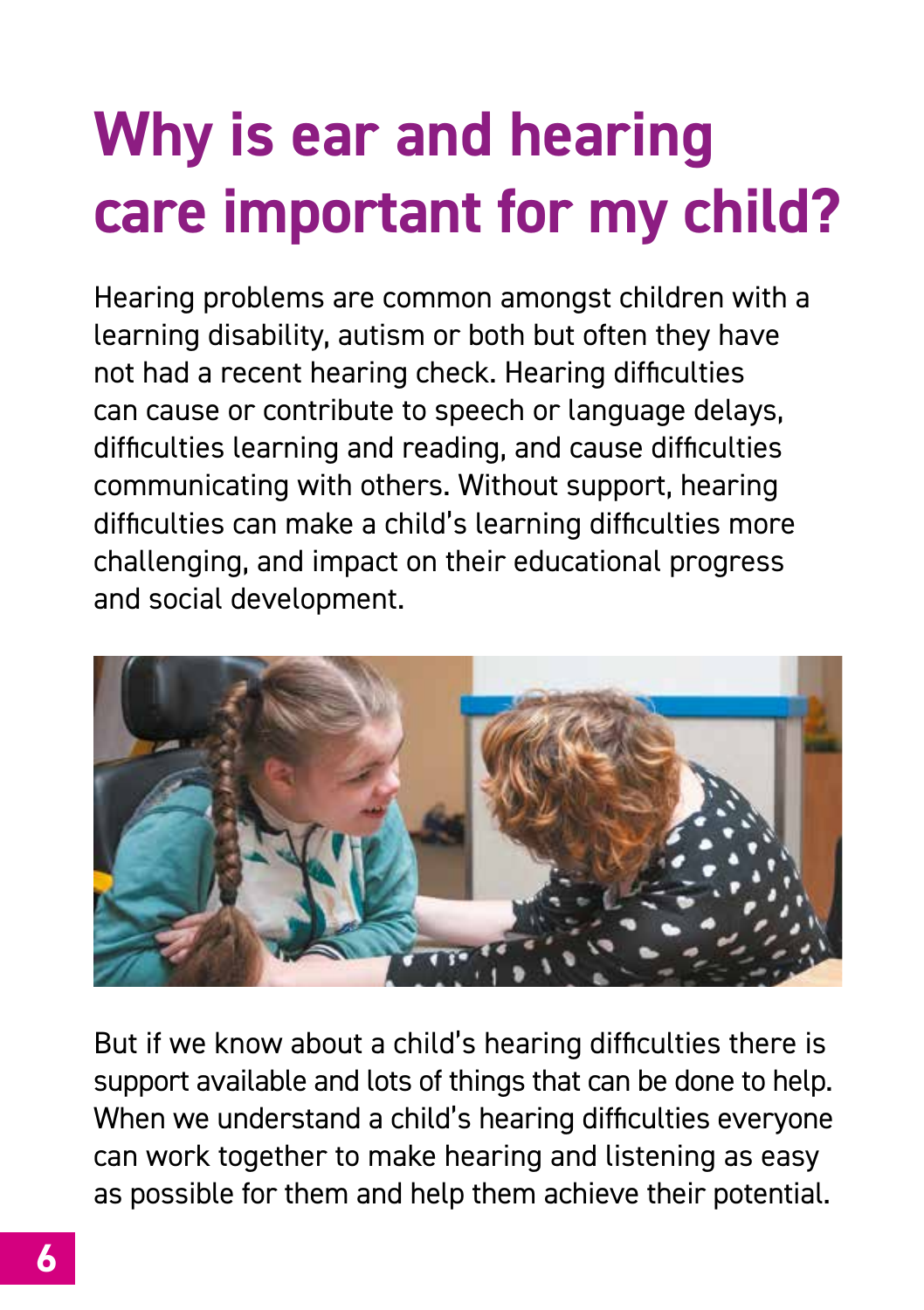### **Are there any signs of hearing difficulties that I should look out for?**

The behaviours below can indicate a problem with the ears or hearing. It is also possible that they could be explained by a child's learning difficulties but it is worth having a hearing check to rule out any problems, particularly if it is noticed for the first time or it is a change from their normal behaviour:

- $\blacktriangleright$  Does not respond when called by name
- $\blacktriangleright$  Watches faces intently
- $\blacktriangleright$  Appears to hear some voices better than others (e.g. low or high pitched)
- $\triangleright$  Sits close to the TV or turns the volume up
- $\blacktriangleright$  Is upset by loud noises
- $\blacktriangleright$  Is startled by people approaching from behind who they haven't seen/heard
- $\triangleright$  Speaks or vocalises very quietly or loudly
- $\blacktriangleright$  Breathes through their mouth and has a 'blocked nose' most of the time
- $\blacktriangleright$  Has discharging ears and/or ears have an unpleasant smell
- $\blacktriangleright$  Frequently rubs their ears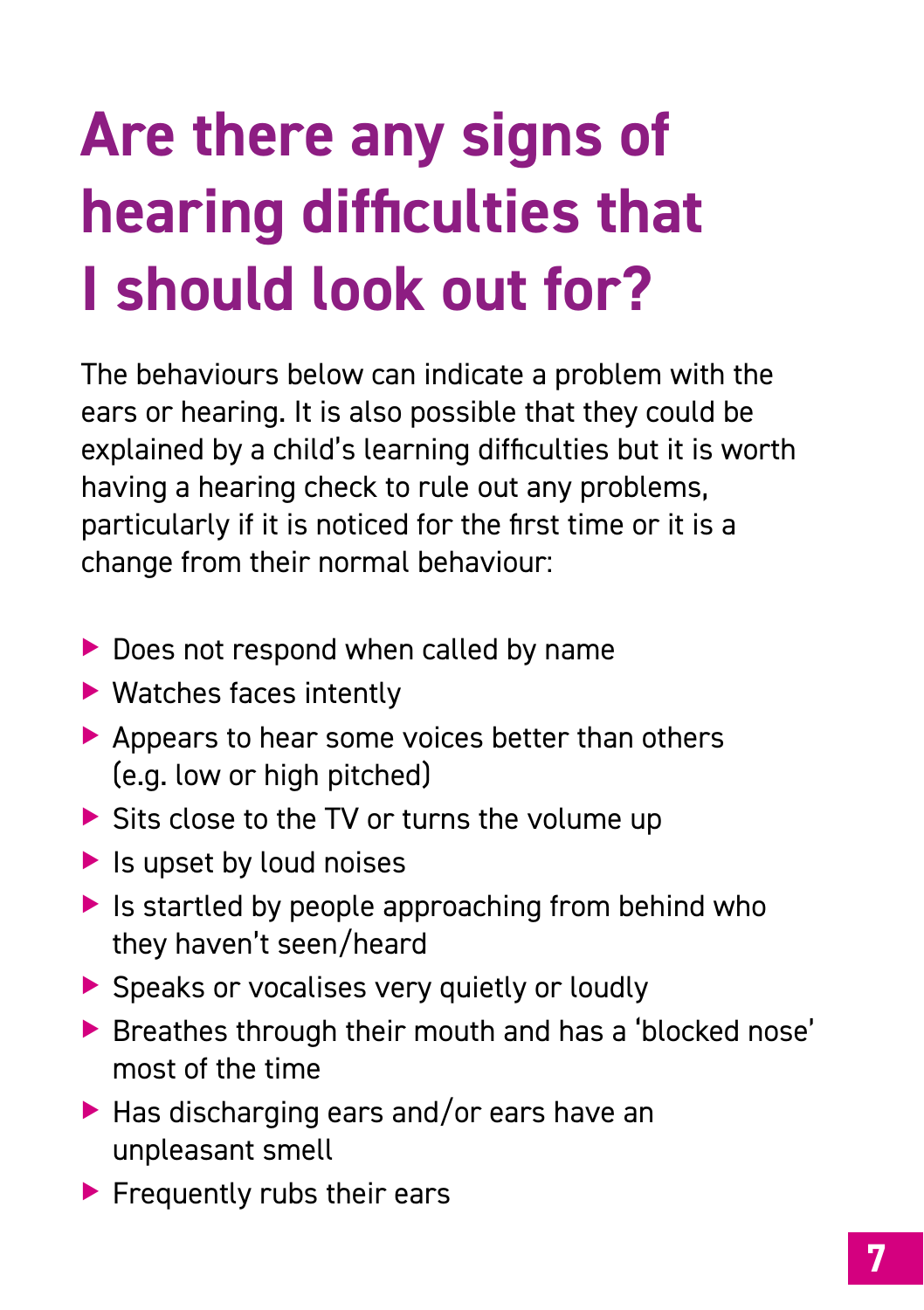## **How would my child's hearing be tested?**

There are lots of different hearing tests and the ones used will depend on your child's age and stage of development but it's likely that several different tests will be done to get a clear picture of your child's hearing. It's possible to test the hearing of all children from birth and you may remember having a newborn hearing screen done shortly after your child was born. Even if your child has had this check done, a hearing loss can develop at any time so it is worth having a further assessment later.

Hearing tests may be carried out in your child's school but if they aren't, then your school or GP can refer you to your local audiology service.

Hearing tests can be done which measure how well the ear, and hearing nerve between the ear and brain are working. They don't require your child to show that they have heard the sound. Other tests involve the audiologist recording your child's response to sound. This might be a startle, look or head turn, or they could move a toy or clap when they hear a sound.

Ask your audiologist to share with you a plain English written report of your child's hearing, and any hearing difficulties explained in language you and your child's teachers can understand.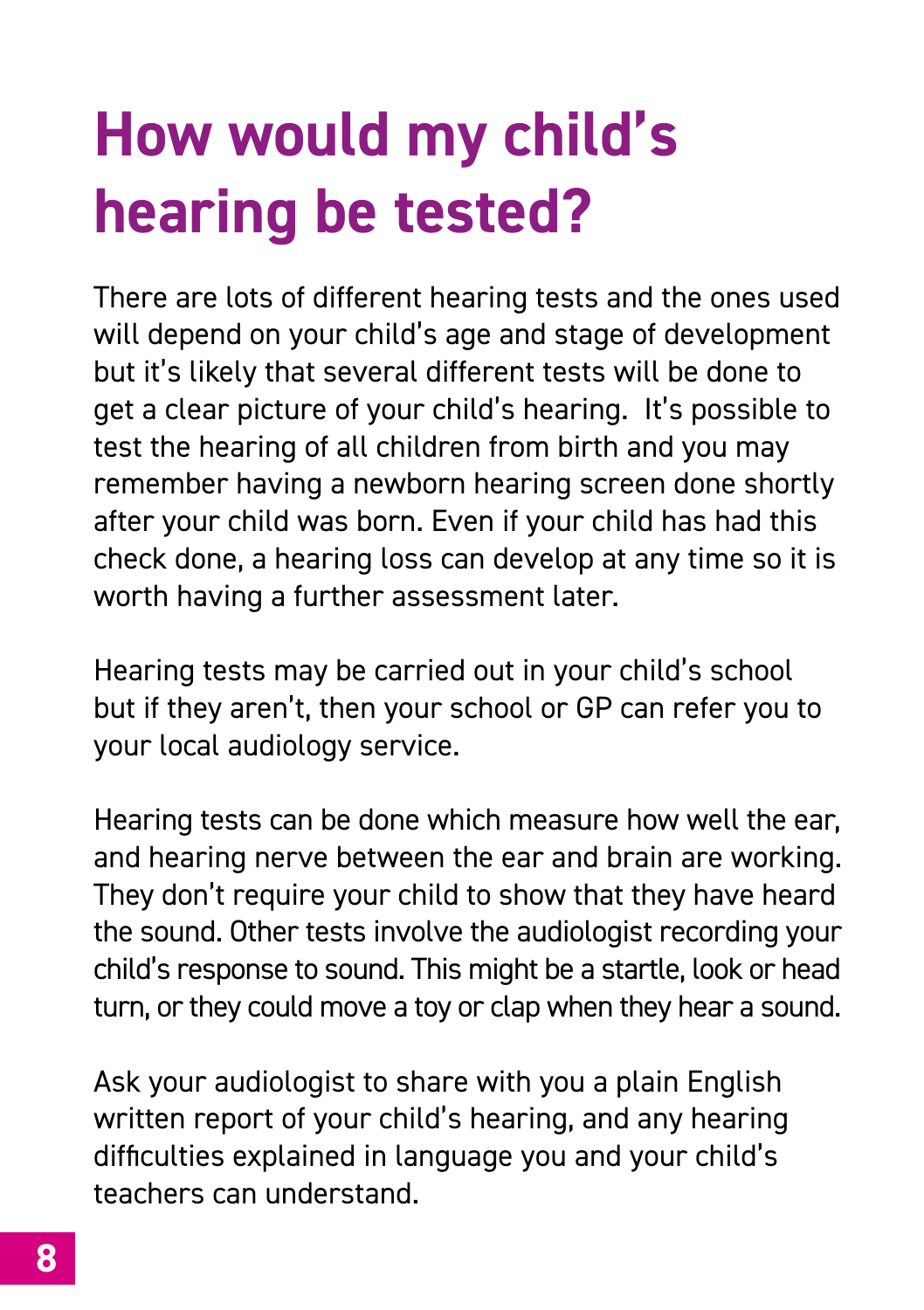## **How can I support my child to have a hearing test?**

It is often assumed that children with a learning disability, autism or both are unable to perform routine hearing tests because they do not understand what is expected of them or fears they will not cooperate with testing. In practice an experienced paediatric audiologist should be able to assess the hearing of all children from birth.

Every child is different but often the most challenging and time-consuming activity is to introduce the hearing tests in a way that reduces anxiety and establishes trust. It may be necessary for some children to get used to the audiologist, clinic and procedures very gradually, including getting used to having their ears touched, etc. Sometimes this can mean a series of different types of tests, over a period of time, in order to build up an accurate picture of their hearing.

Before your child's first appointment, it can be helpful to talk to the audiologist about what you can expect so that you can help prepare your child. Prepare a list of questions that you would like to ask beforehand. For example:

- $\blacktriangleright$  Do they have any leaflets or videos that show children having hearing tests that you can show your child?
- $\triangleright$  Can I take a favourite toy that could be used as part of the hearing test?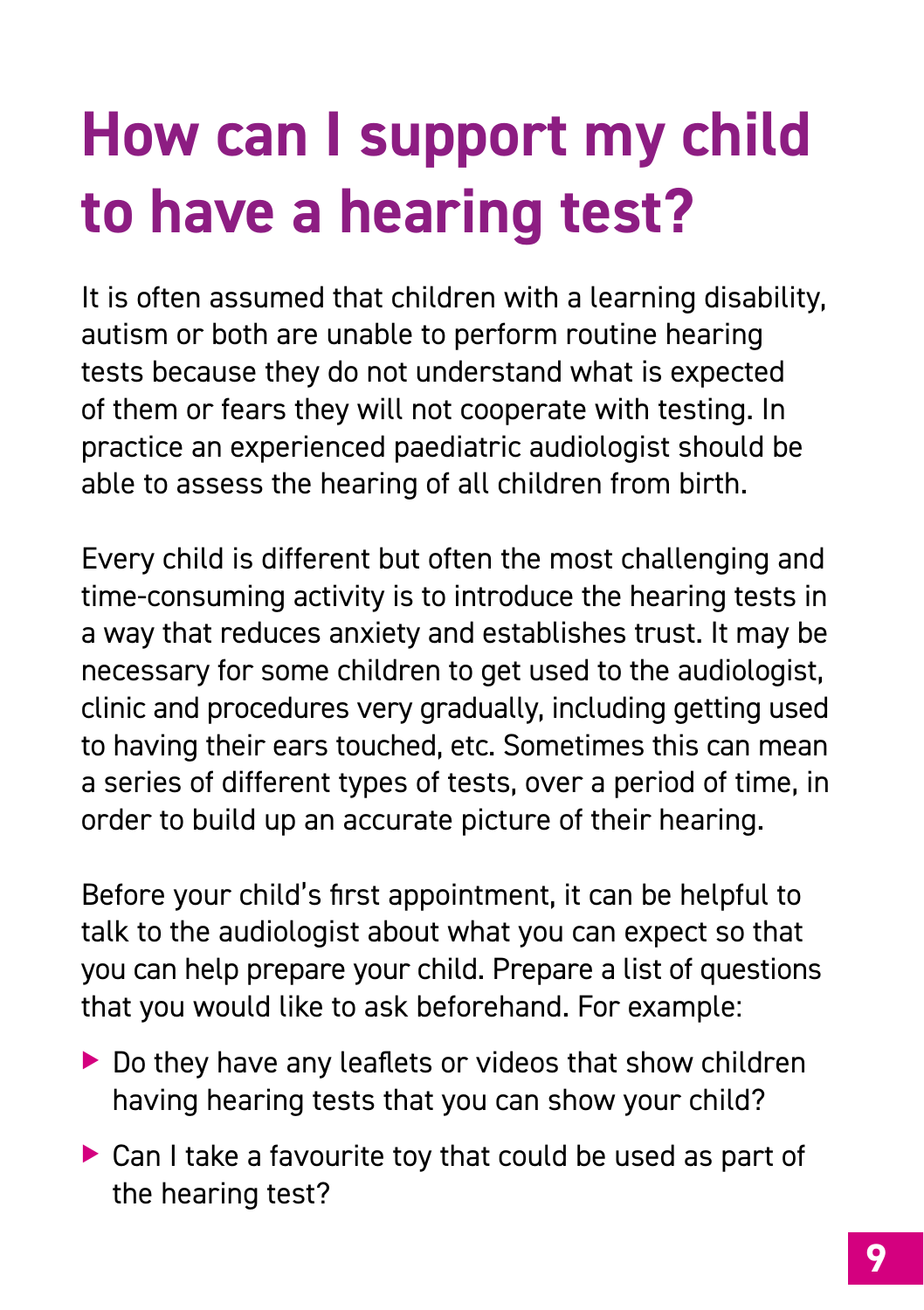- $\blacktriangleright$  How long will the appointment take? (Should I bring a drink and snacks?!)
- $\triangleright$  My child won't wear headphones will you be able to test their hearing?

You can also practice playing simple games with your child to help them prepare for a hearing test. Playing these games teaches your child to wait and listen for a sound and then perform an action. If your child does well with a particular toy at home, you could take it with you to the clinic.

Choose a toy that your child enjoys and that they can perform an action with. This could be dropping balls into a bucket, building a tower of blocks, or hitting a drum, etc:

- $\blacktriangleright$  Put the toys in front of your child
- Instruct your child to 'wait' and 'listen' until you make a sound such as a clap, bang a drum, or say "go"
- $\triangleright$  Show them the action you want them to do when they hear the sound (such as moving their hand with the ball to drop it in the bucket) and keep repeating the sound and action together until they do the action on their own
- $\blacktriangleright$  Repeat until your child waits, listens and performs the action in response to each sound you make
- If they do this well, you can try this game sitting or standing behind them so they cannot see you make the noise. You can also try making the sounds louder or quieter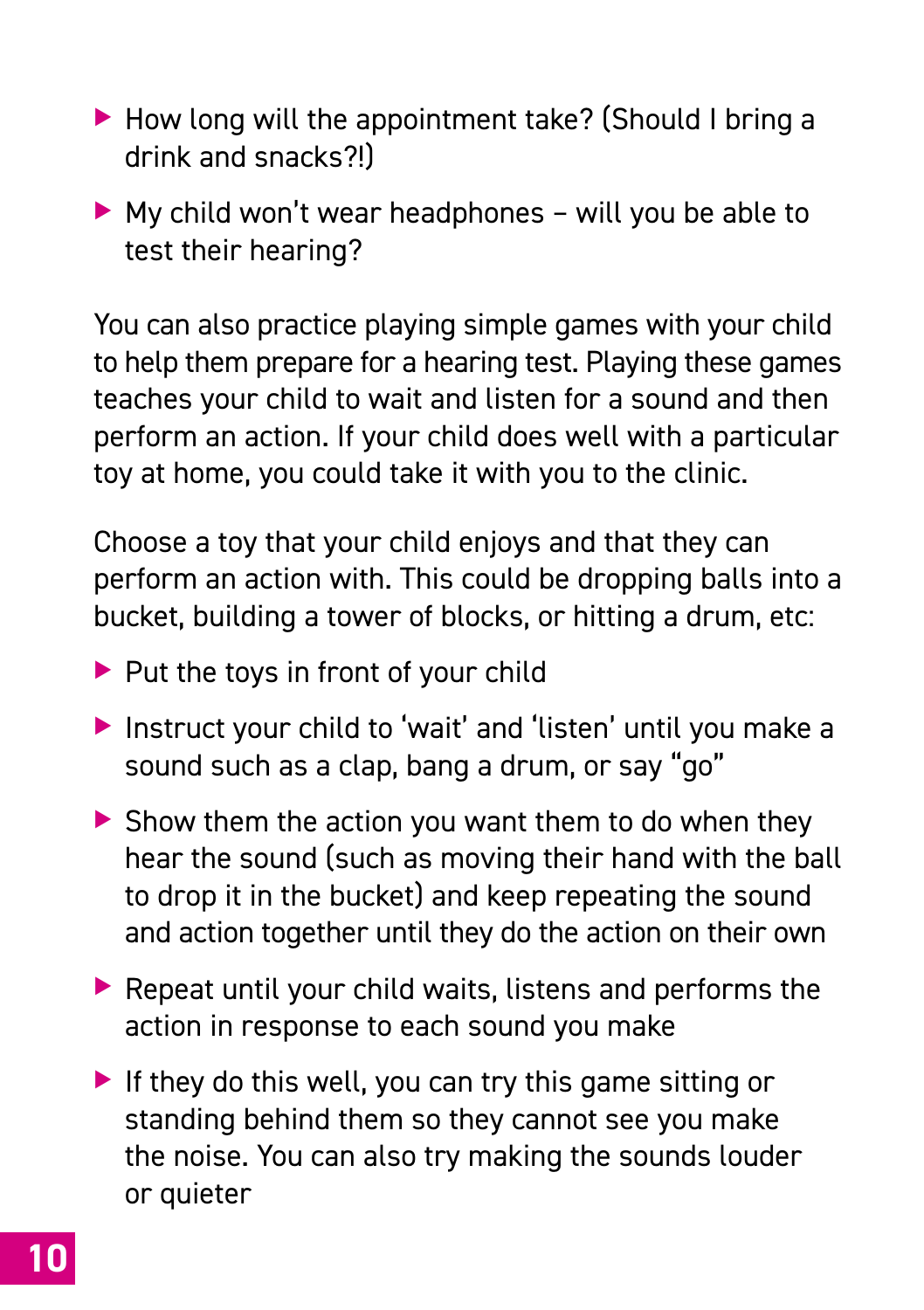## **What can be done to help?**

If your child does have hearing difficulties, there is support available and lots of things that can be done to help. Your audiologist may recommend hearing aids, will continue to monitor your child and refer to other services

if needed. Support could include training in good deaf awareness for school staff, support from a specialist Teacher of the Deaf, changes to teaching, learning and support strategies, assistive listening equipment, and improving acoustics to create good listening environments.



#### **Where can I find out more?**

Talk to your child's school, GP, Health Visitor, or paediatrician about any concerns you have about your child's hearing.

You can also contact the National Deaf Children's Society who have information on hearing tests, types and causes of deafness, and support available on their website **www.ndcs.org.uk**